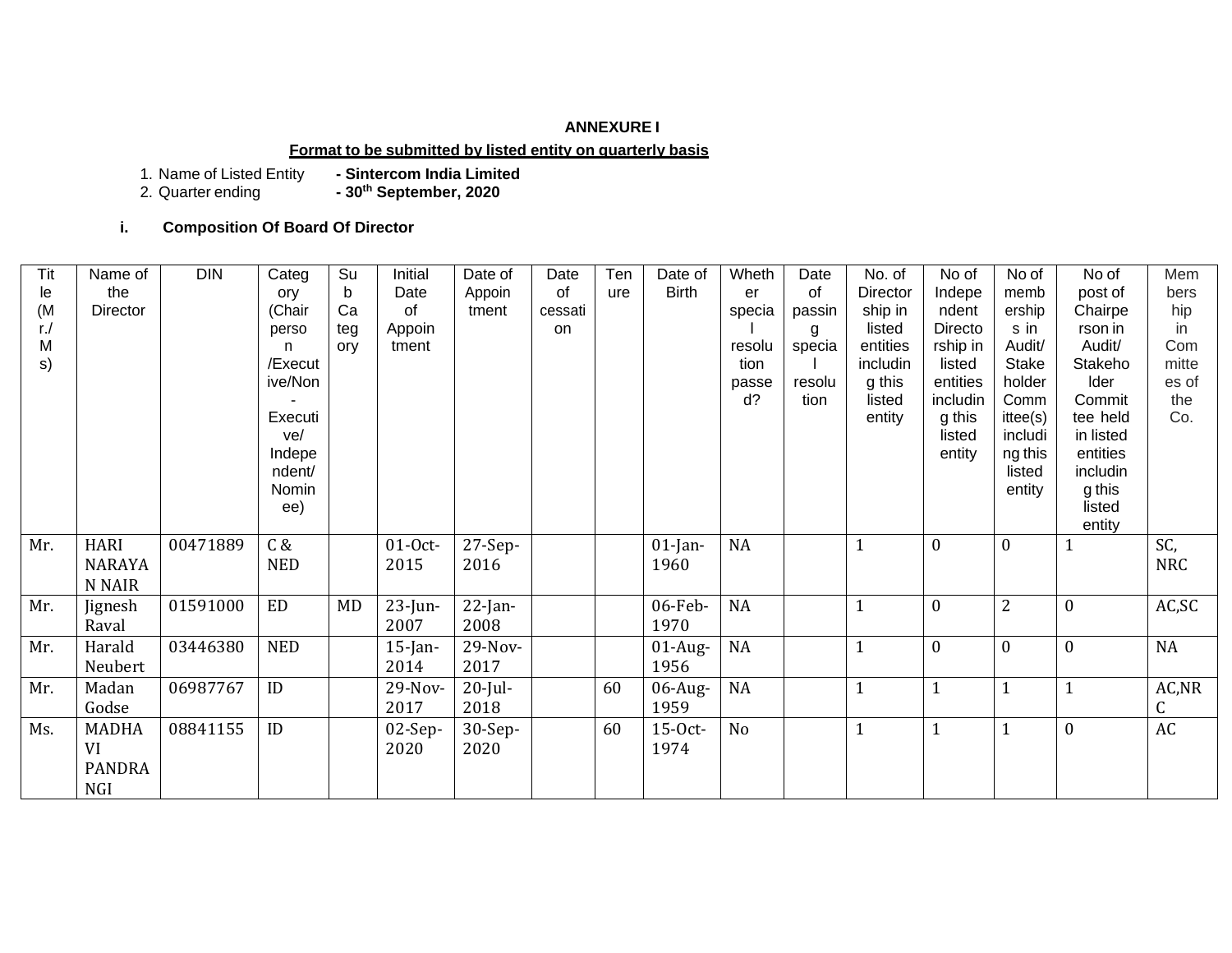| Mr. | <b>DARA</b>   | 03311200 | ID | $02-Sep-$ | $30-Sep-$ | 60 | $09$ -Apr- | $\mathbf{v}$<br>N0 |  |  | SC,NR |
|-----|---------------|----------|----|-----------|-----------|----|------------|--------------------|--|--|-------|
|     | <b>KALYAN</b> |          |    | 2020      | 2020      |    | 1956       |                    |  |  |       |
|     | <b>IWALA</b>  |          |    |           |           |    |            |                    |  |  |       |

| <b>Company Remarks</b>                            | Mr. Hari Nair and Mr. Harald Neubert are Foreign/ Non India Directors so PAN<br>are not available |
|---------------------------------------------------|---------------------------------------------------------------------------------------------------|
| <b>Whether Permanent</b><br>chairperson appointed | Yes                                                                                               |
| Whether Chairperson is<br>related to MD or CEO    | Yes                                                                                               |

# **ii. Composition of Committees**

# **a. Audit Committee**

| Sr. | Name of the Director | Category | Chairperson/Membership | Appointment | <b>Cessation Date</b> |
|-----|----------------------|----------|------------------------|-------------|-----------------------|
| No. |                      |          |                        | Date        |                       |
|     | Jignesh Raval        | ED       | Member                 | 29-Nov-2017 |                       |
|     | Madan Godse          | ID       | Chairperson            | 29-Nov-2017 |                       |
|     | MADHAVI PANDRANGI    | ID       | Member                 | 02-Sep-2020 |                       |

|                          | <b>Company Remarks</b>                 |          |                        |             |                       |
|--------------------------|----------------------------------------|----------|------------------------|-------------|-----------------------|
| <b>Whether Permanent</b> |                                        | Yes      |                        |             |                       |
| chairperson appointed    |                                        |          |                        |             |                       |
|                          | b. Stakeholders Relationship Committee |          |                        |             |                       |
| Sr.                      | Name of the Director                   | Category | Chairperson/Membership | Appointment | <b>Cessation Date</b> |
| No.                      |                                        |          |                        | Date        |                       |
|                          | HARI NARAYAN NAIR                      | C & NED  | Chairperson            | 29-Nov-2017 |                       |
| 2                        | Jignesh Raval                          | ED       | Member                 | 29-Nov-2017 |                       |
| 3                        | DARA KALYANIWALA                       | ID       | Member                 | 02-Sep-2020 |                       |

| Remarks<br>∶ompanv       |     |
|--------------------------|-----|
| Whether<br>Permanent     | Yes |
| appointed<br>chairperson |     |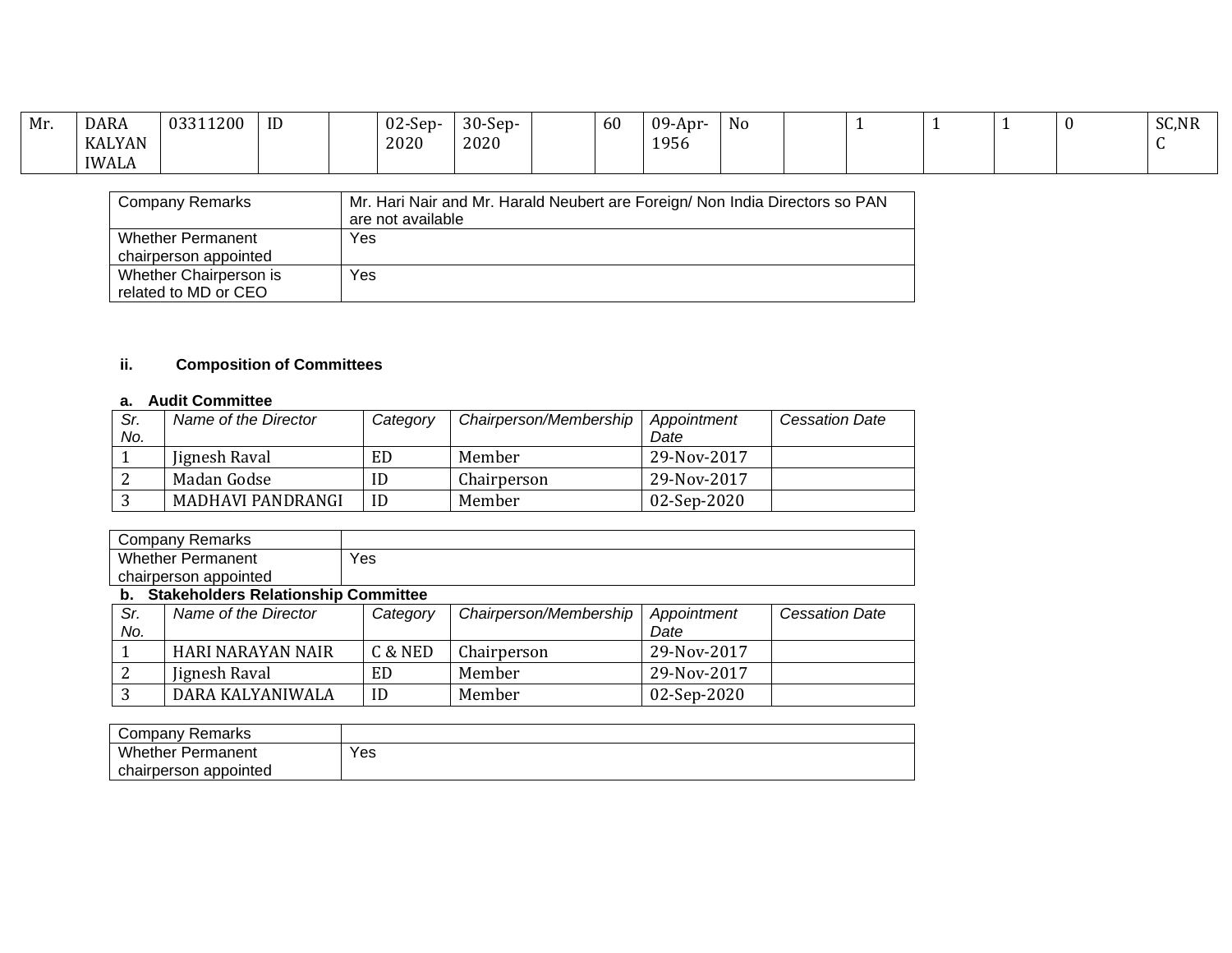# **c. Risk Management Committee**

|     | Name of the Director | Category | Chairperson/Membership | Appointment | Cessation Date |
|-----|----------------------|----------|------------------------|-------------|----------------|
| No. |                      |          |                        | <i>Date</i> |                |

| Company Remarks          |  |
|--------------------------|--|
| <b>Whether Permanent</b> |  |
| chairperson appointed    |  |

# **d. Nomination and Remuneration Committee**

| Sr. | Name of the Director | Category | Chairperson/Membership | Appointment | <b>Cessation Date</b> |
|-----|----------------------|----------|------------------------|-------------|-----------------------|
| No. |                      |          |                        | Date        |                       |
|     | HARI NARAYAN NAIR    | C & NED  | Member                 | 29-Nov-2017 |                       |
|     | Madan Godse          |          | Member                 | 29-Nov-2017 |                       |
|     | DARA KALYANIWALA     | ID       | Chairperson            | 02-Sep-2020 |                       |

| Company Remarks          |     |
|--------------------------|-----|
| <b>Whether Permanent</b> | Yes |
| chairperson appointed    |     |

## iii. **Meeting of Board of Directors**

| Date(s) of Meeting<br>(if any) in the<br>previous quarter | Date(s) of Meeting<br>(if any) in the<br>relevant quarter | Whether<br>requirement of<br>Quorum met | Number of<br>Directors present | <b>Number of Independent</b><br>Directors present |
|-----------------------------------------------------------|-----------------------------------------------------------|-----------------------------------------|--------------------------------|---------------------------------------------------|
| 26-Jun-2020                                               | 02-Sep-2020                                               | Yes                                     |                                |                                                   |

| <b>Company Remarks</b>        |    |
|-------------------------------|----|
| Maximum gap between any       | 67 |
| two consecutive (in number of |    |
| days)                         |    |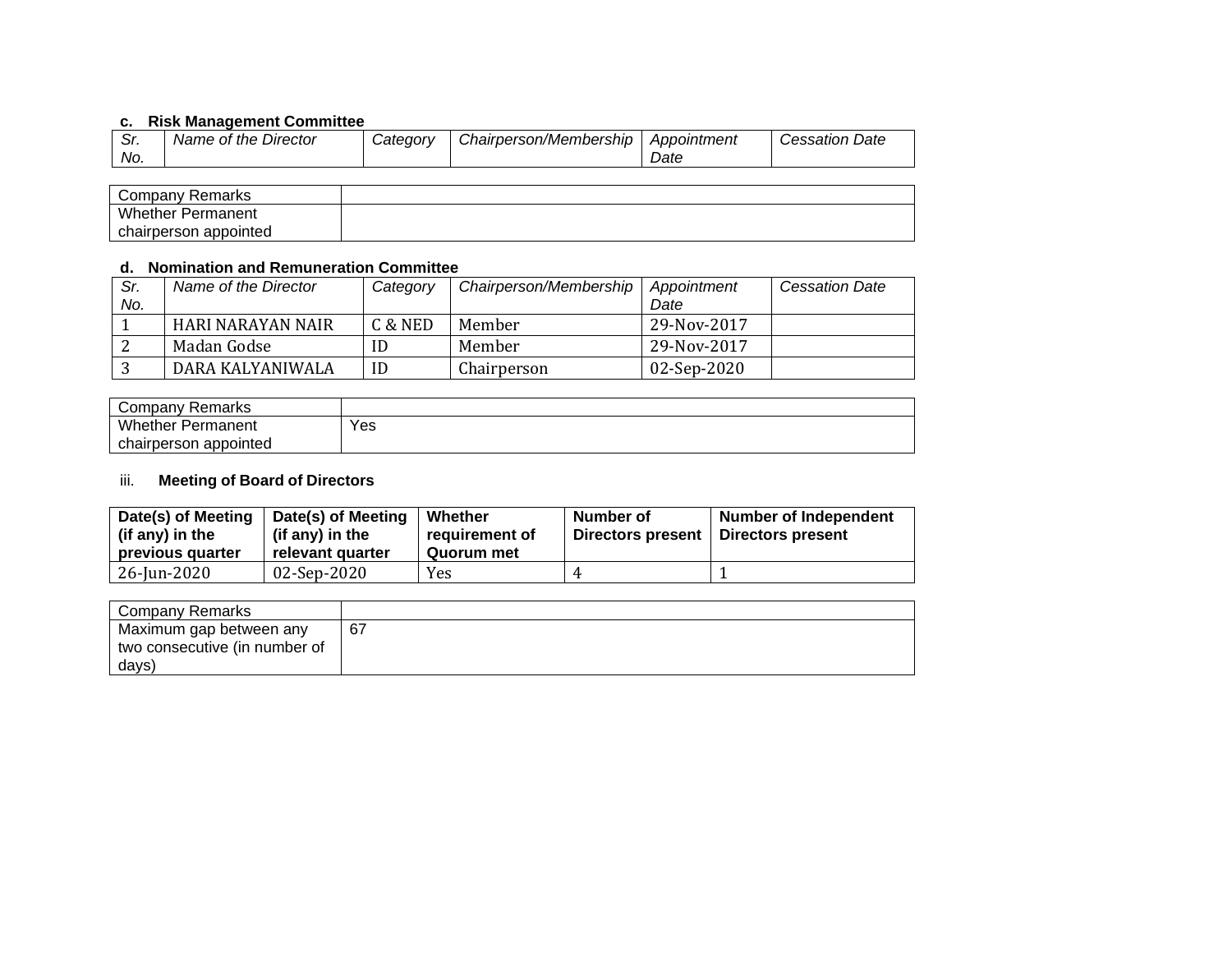#### iv. **Meeting of Committees**

| Name of the<br><b>Committee</b> | Date(s) of<br>meeting during<br>of the committee<br>in the previous<br>quarter | Date(s) of<br>meeting of the<br>committee in the<br>relevant quarter | Whether<br>requirement<br>of Quorum<br>met (Yes/No) | Number of<br><b>Directors</b><br>present | Number of<br>independent<br>directors<br>present |
|---------------------------------|--------------------------------------------------------------------------------|----------------------------------------------------------------------|-----------------------------------------------------|------------------------------------------|--------------------------------------------------|
|---------------------------------|--------------------------------------------------------------------------------|----------------------------------------------------------------------|-----------------------------------------------------|------------------------------------------|--------------------------------------------------|

| Company Remarks               |  |
|-------------------------------|--|
| Maximum gap between any       |  |
| two consecutive (in number of |  |
| days) [Only for Audit         |  |
| Committeel                    |  |

### v. **Related Party Transactions**

| <b>Subject</b>                                                                                            | <b>Compliance status</b><br>(Yes/No/NA) | <b>Remark</b> |
|-----------------------------------------------------------------------------------------------------------|-----------------------------------------|---------------|
| Whether prior approval of audit committee obtained                                                        | Not Applicable                          |               |
| Whether shareholder approval obtained for material RPT                                                    | Not Applicable                          |               |
| Whether details of RPT entered into pursuant to omnibus<br>approval have been reviewed by Audit Committee | Not Applicable                          |               |

| Disclosure of notes on related  |
|---------------------------------|
| party transactions and          |
| Disclosure of notes of material |
| related party transactions      |

### **VI. Affirmations**

- 1. The composition of Board of Directors is in terms of SEBI (Listing obligations and disclosure requirements) Regulations, 2015. **Yes**
- 2. The composition of the following committees is in terms of SEBI(Listing obligations and disclosure requirements) Regulations, 2015
	- a. Audit Committee **Yes**
	- b. Nomination & remuneration committee **Yes**
	- c. Stakeholders relationship committee **Yes**
	- d. Risk management committee (applicable to the top 100 listed entities) **- Not applicable**
- 3. The committee members have been made aware of their powers, role and responsibilities as specified in SEBI (Listing obligations and disclosure requirements) Regulations, 2015. **- Yes**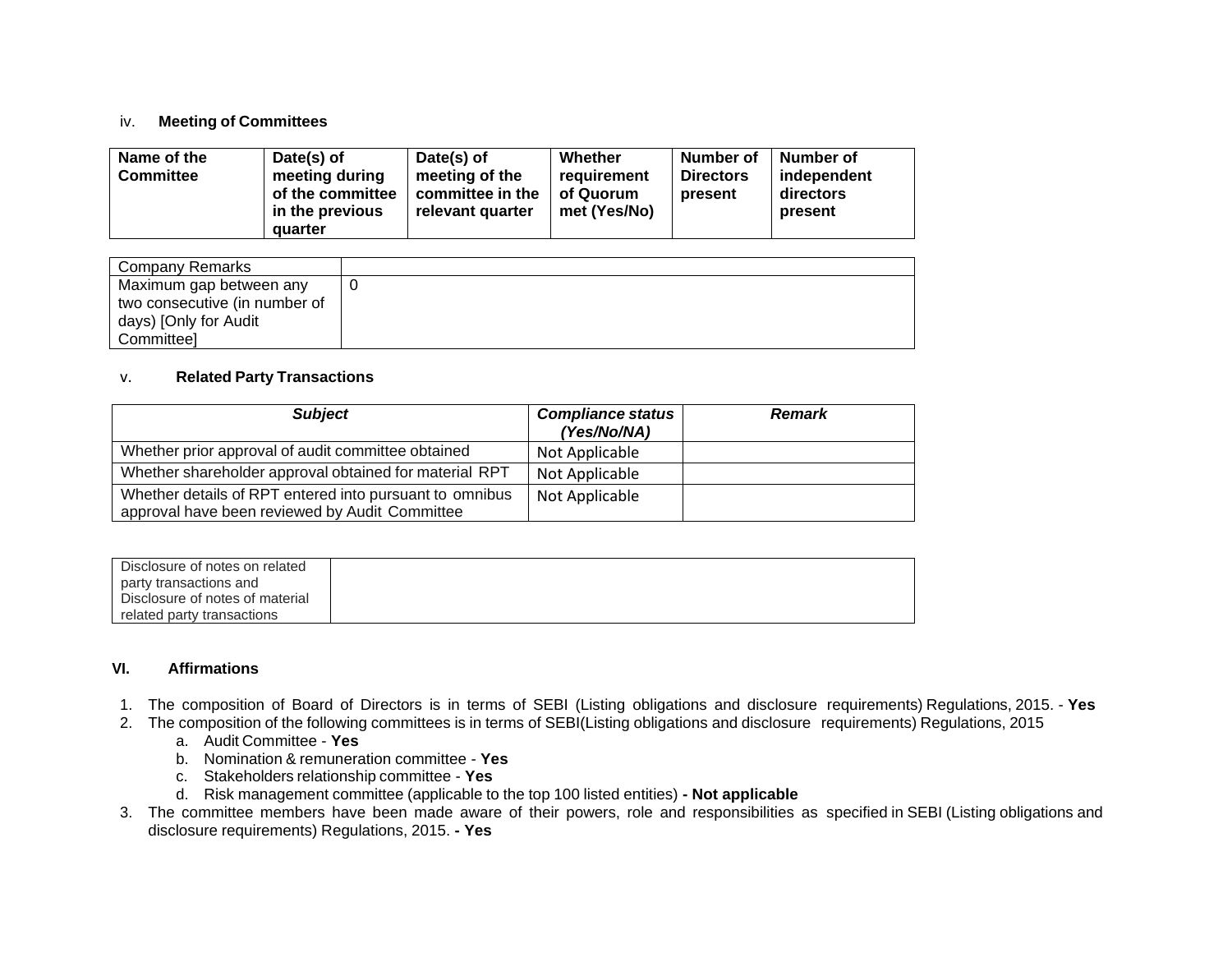- 4. The meetings of the board of directors and the above committees have been conducted in the manner as specified in SEBI (Listing obligations and disclosure requirements) Regulations, 2015.**- Yes**
- 5. a. This report and/or the report submitted in the previous quarter has been placed before Board of Directors. **- No** b. Any comments/observations/advice of Board of Directors may be mentioned here:

| <b>Name</b>        | Anuja Joshi                                       |
|--------------------|---------------------------------------------------|
| <b>Designation</b> | <b>Company Secretary &amp; Compliance Officer</b> |

#### **ANNEXURE III**

## **Affirmations**

| <b>Broad Heading</b>                                                                                                                                                                          | <b>Regulation</b><br><b>Number</b>         | <b>Compliance</b><br><b>Status</b> | <b>Company Remark</b> |
|-----------------------------------------------------------------------------------------------------------------------------------------------------------------------------------------------|--------------------------------------------|------------------------------------|-----------------------|
| Copy of the annual report<br>including balance sheet, profit<br>and loss account, directors<br>report, corporate governance<br>report, business responsibility<br>report displayed on website | 46(2)                                      | Yes                                |                       |
| Presence of Chairperson of<br>Audit Committee at the Annual<br><b>General Meeting</b>                                                                                                         | 18(1)(d)                                   | Yes                                |                       |
| Presence of Chairperson of<br>the nomination and<br>remuneration committee at the<br>annual general meeting                                                                                   | 19(3)                                      | Yes                                |                       |
| Presence of Chairperson of<br>the Stakeholder Relationship<br>committee at the annual<br>general meeting                                                                                      | 20(3)                                      | Yes                                |                       |
| Whether "Corporate<br>Governance Report" disclosed<br>in Annual Report                                                                                                                        | 34(3) read with<br>para C of<br>Schedule V | <b>Not</b><br>Applicable           |                       |